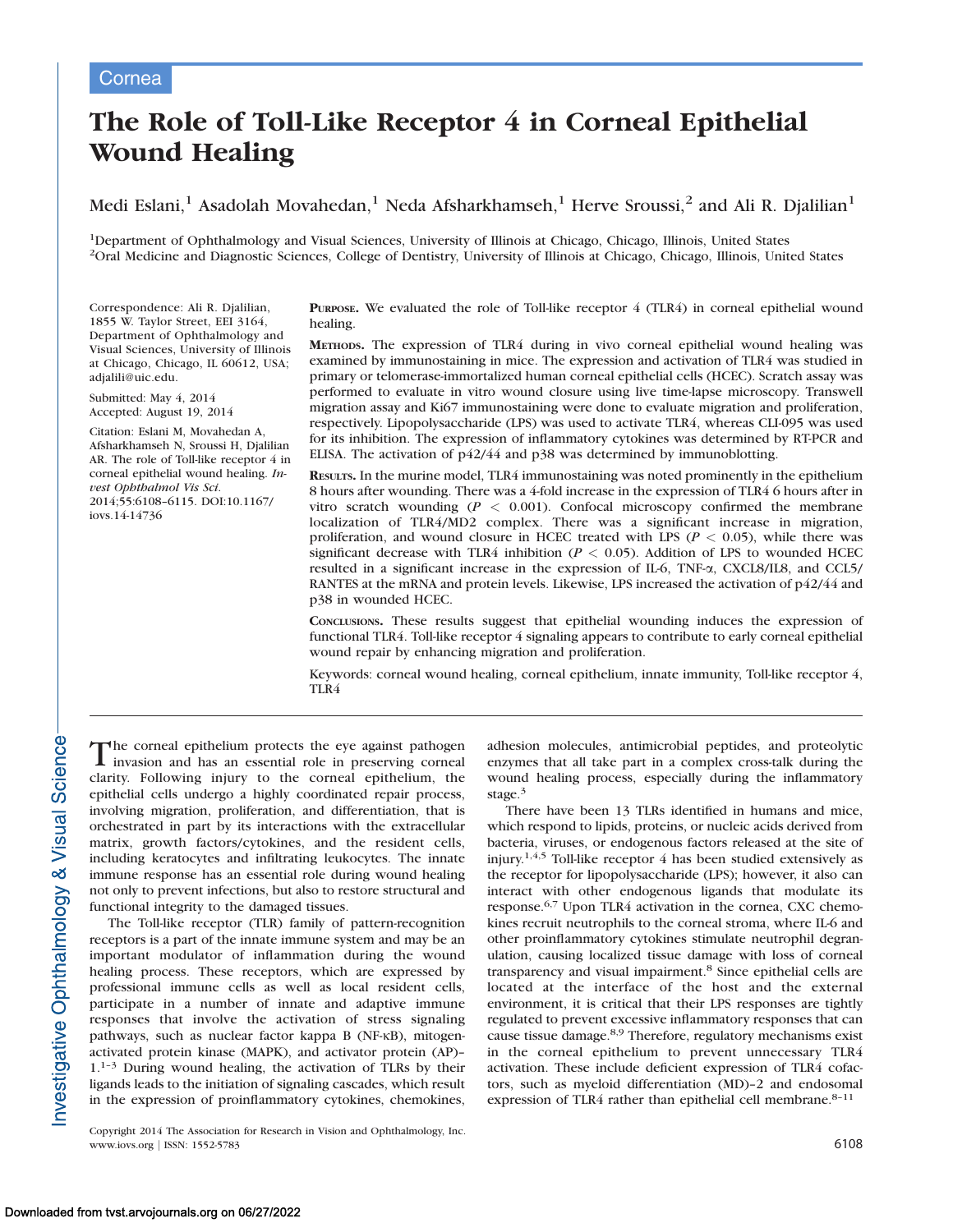Previous studies on TLR4 signaling in the cornea have focused primarily on its role during infections.1,2 Until now, it remains obscure whether TLR4 activation contributes to epithelial repair directly; that is, independently of inflammatory cells and mediators. In the present study, we investigated changes in the expression of TLR4 and its downstream signaling molecules in response to injury in vitro and in vivo. The results suggested that injury to the corneal epithelium activates TLR4, which regulates inflammatory cytokine production in the injured corneal epithelium, and contributes to the epithelial repair by inducing cell migration and proliferation.

# MATERIALS AND METHODS

# Mouse Model of Corneal Epithelial Wound Healing

Corneal wounding experiments in mice were conducted in compliance with the ARVO Statement for the Use of Animals in Ophthalmic and Vision Research. The protocol was approved by the Committee on the Ethics of Animal Experiments of the University of Illinois at Chicago (Protocol Number, 11-183). Sixmonth-old C57BL/6J mice were anesthetized with intraperitoneal injection of ketamine and xylazine. After applying topical 0.5% proparacaine, a 1.5-mm area of the central epithelium was demarcated and removed by gentle scraping using a blunt corneal scraper as described previously.<sup>12</sup> The eyes were enucleated at 0, 2, 4, 6, 8, 12, 24, and 48 hours.

# Corneal Epithelial Cell Culture

Human corneal epithelial cell (HCEC) cultures were initiated from cadaver corneas kindly provided by the Illinois (Chicago, IL, USA) and Midwest Eye Banks (Ann Arbor, MI, USA). The 1.5 mm limbal rings were treated with Dispase (2 mg/mL; Gibco, Grand Island, NY, USA) at  $37^{\circ}$ C for 2 hours to separate the epithelial sheets, then digested in 0.25% trypsin-EDTA for 5 to 10 minutes. Cells were washed and resuspended in keratinocyte serum-free medium (KSFM; Invitrogen, Grand Island, NY, USA) and plated in collagen-coated tissue culture plates. Cells from passage 2 to 3 were used for experiments. In addition to primary corneal epithelial cells, human corneal-limbal epithelial (HCLE) cell line (telomerase-immortalized human corneal epithelial cell line kindly provided by Ilene Gipson, PhD) was used for some of the experiments. The HCLE cells were grown in KSFM.

### Immunofluorescence Staining and Microscopy

Mouse corneal sections or primary corneal epithelial cells grown on the chamber slides were stained according to previously described protocols.<sup>13</sup> Briefly, cells grown on chamber slides were fixed in 10% paraformaldehyde for 20 minutes. After three 5-minute washes with PBS, the cells/ tissues were incubated with 5% normal donkey/goat serum in PBS containing 1% BSA for 1 hour at room temperature to block nonspecific binding. The cells then were incubated overnight at  $4^{\circ}$ C with the corresponding primary antibodies at optimal dilutions in corresponding blocking solution. The primary antibodies included rabbit anti-Ki67 (Abcam, Cambridge, MA, USA), rat anti-mouse TLR4/MD2 (MTS510; BioLegend, San Diego, CA, USA), and mouse anti-human TLR4/MD2 (HTA125; Santa Cruz Biotechnology, Inc., Dallas, TX, USA). After three 5-minute washes with PBS, cells were incubated with the corresponding FITC-conjugated secondary antibody for 1 hour at room temperature, then washed, counterstained with 4'6-diamidino-2-phenylindole (DAPI) and mounted. Negative controls were stained in a similar fashion

using an irrelevant antibody to exclude nonspecific staining. The slides were visualized and photographed using a Zeiss LSM 710 microscope (Carl Zeiss, Jena, Germany).

# Western Blots

Western blots were performed as described previously.<sup>13</sup> Briefly, cells cultured on 6-well dishes were rinsed twice with PBS and harvested in radioimmunoprecipitation assay (RIPA) buffer supplemented with protease/phosphatase inhibitors for total protein extraction. After measuring protein concentration (BCA assay; Pierce, Thermo Scientific, Rockford, IL, USA), equal amounts of each sample were mixed with Laemmli sample buffer (Bio-Rad, Hercules, CA, USA), denatured by heating at  $70^{\circ}$ C for 10 minutes, and subjected to electrophoresis on 4% to 20% Tris-Glycine gels (Invitrogen). The proteins were transferred to polyvinylidine fluoride (PVDF) membranes by iBlot gel transfer (Invitrogen). The blots then were incubated in 1% casein in TBST for 1 hour or 1% BSA in trisbuffered saline with Tween (TBST) followed by an overnight incubation  $(4^{\circ}C)$  with primary antibodies at the optimal concentration. The membranes were washed with TBS with 0.03% Tween 20 and incubated with the horseradish peroxidase (HRP)–conjugated secondary antibody for 1 hour at room temperature. Detection was performed with ECL-Plus Western Blotting Detection System (Amersham, Buckinghamshire, UK). The following antibodies were used: rabbit anti-human TLR4 (H80, dilution 1:1000; Santa Cruz Biotechnology, Inc.), rabbit anti-b-Actin (1:10,000; Cell Signaling Technology, Danvers, MA, USA), and rabbit monoclonal IgG to p44/42 MAPK, phosphop44/42 MAPK, p38 MAPK, and phospho-p38 MAPK (MAPK assay kit; Cell Signaling Technology). Detection was performed by ImageQuant LAS 1040 detection system and quantified using ImageQuant software (both from GE Healthcare, Piscataway, NJ, USA).

# Reverse-Transcriptase (RT) Polymerase-Chain Reaction

The RNA isolation from primary corneal epithelial cell cultures was performed as described previously.<sup>14</sup> The RT reaction was likewise completed as before, followed by PCR with intron spanning primers for human glyceraldehyde-3-phosphate dehydrogenase (GAPDH; NM\_001256799), TLR4 (NM\_003266), IL-6 (NM\_000600), TNF-a (NM\_000594), and CCL5/RANTES (NM\_002985). These primers were chosen to eliminate genomic DNA contamination.

# Cytokine Analysis

Primary corneal epithelial cells were grown to confluence in 6 well plates. The cells were growth factor–starved and the calcium concentration of the media was increased to 1.8 mM overnight. Two linear scratches were made perpendicular to each other using a sterile 200-µL pipette tip and the wells were washed three times with PBS. Six hours after the scratch, the wells were washed three times and then 100 ng/mL ultrapure LPS (InvivoGen, San Diego, CA, USA) was added to the cultures for 1 hour (ultrapure LPS was used to minimize activation of other TLRs, which can occur with nonpurified LPS). After 12 hours, the supernatant from each well was collected and frozen at  $-80^{\circ}$ C until the time of analysis. For the analysis, the samples were thawed on ice and then analyzed for selected cytokines using Multi-Analyte ELISArray Kit (Qiagen, Valencia, CA, USA) according to the manufacturer's instructions, and the absorbance at 450 nm was read within 30 minutes of stopping the reaction using plate reader (GENios plate reader; Tecan, Salzburg, Austria).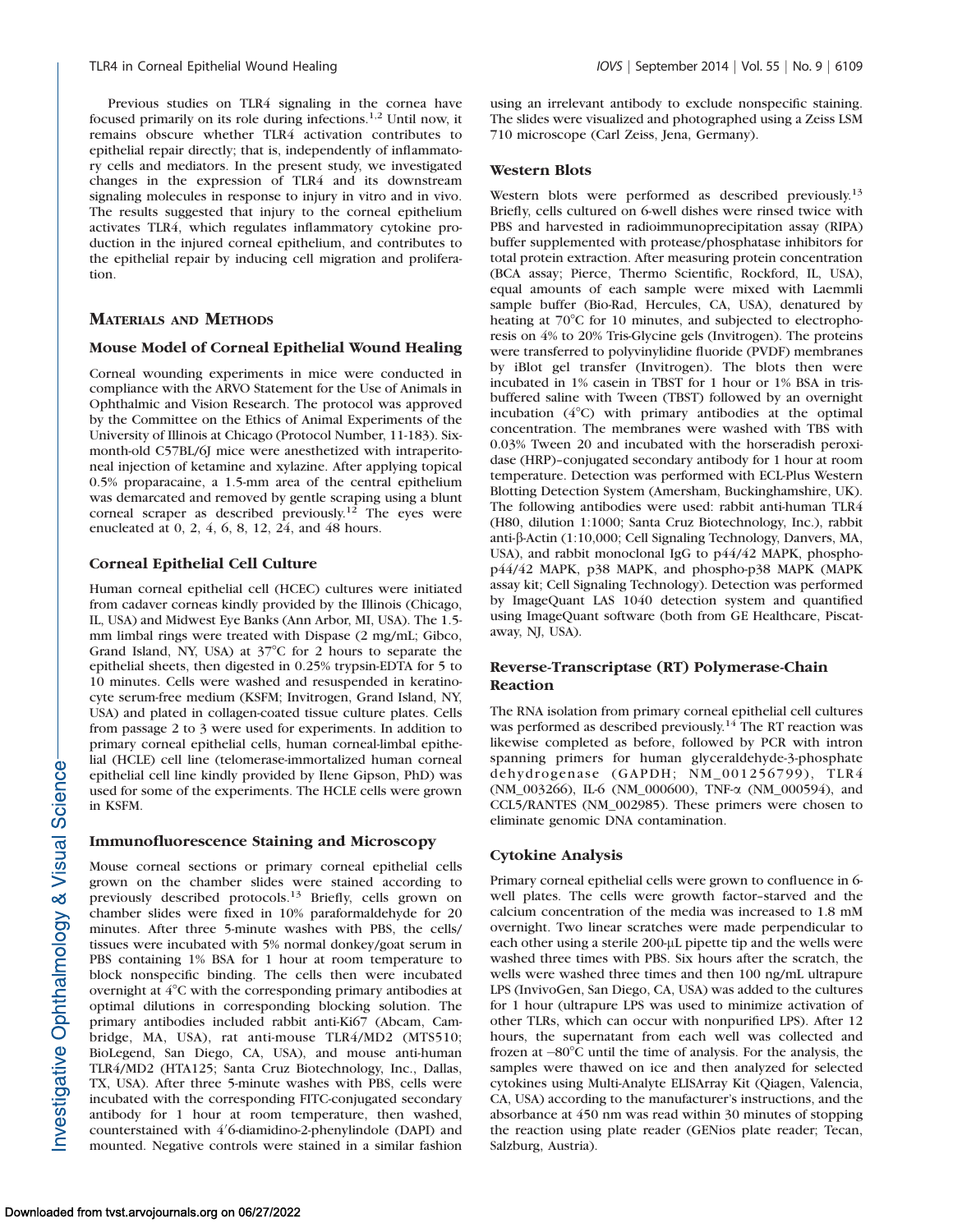

FIGURE 1. The expression of TLR4/MD2 complex was evaluated in the mouse corneal epithelium at 8 hours after a debridement wound. The expression of TLR4/MD2 complex is increased in the wounded epithelium at 8 hours (B) compared to 0 hours after wounding (A). Arrow indicates the wound edge in (A) and the leading edge in (B). Green, FITC; blue, DAPI,

# In Vitro Live Migration Assay

The HCLE cells were grown to confluence on chamber slides. The cells were growth factor–starved and the calcium was increased to 1.8 mM overnight. A linear scratch was made using a sterile 200-µL pipette tip and the wells were washed three times with PBS. Six hours after the scratch, 100 ng/mL ultrapure LPS was added to the cultures. To inhibit TLR4 signaling, the cells were pretreated with  $5 \mu M$  CLI-095 (InvivoGen) for 1 hour before and immediately after the scratch. The scratch area was captured serially using a spinning disc confocal microscope (Z1; Carl Zeiss), and photographed with an AxioCam camera (Carl Zeiss). The remaining wound area (RWA) was measured using ImageJ software (available in the public domain at www.nih.gov; National Institutes of Health [NIH], Bethesda, MD, USA).

#### Transwell Migration Assay

Six hours after wounding, HCLE cells were trypsinized, washed, and plated in 8.0-µM pore size transwell inserts (Beckton Dickinson, Downers Grove, IL, USA) in serum-free Dulbecco's modified Eagle's medium (DMEM). The lower compartment was filled with DMEM, or DMEM plus either 100 ng/mL LPS or 5 μM CLI-095 (after 1 hour pretreatment). After 12 hours, the cells on the upper side of the insert were removed by scraping and the cells that had migrated through were fixed on the lower side of the membrane with 10% formalin, then stained with crystal violet and quantified by counting the number of cells in 10 separate fields. The data were expressed as the number of migrated cells per micrograph field for each sample well.

### Proliferation Assay

The effect of TLR4 activation on in vitro proliferation was assessed by immunofluorescence staining for the proliferation marker, Ki67. Primary human cells were plated in equal numbers in 4-well chamber slides and grown to confluence. The growth factors were eliminated from the media and calcium was increased to 1.8 mM. A scratch was made using a sterile 200-µL pipette tip and the wells were washed three times with PBS. Six hours after the scratch, 100 ng/mL LPS was added to the cultures. To inhibit TLR4 signaling, the cells were pretreated with 5  $\mu$ M CLI-095 for 1 hour before the scratch was made. The cells were incubated for  $14$  hours in  $37^{\circ}$ C then fixed and stained for Ki67 as described above.



FIGURE 2. Primary HCEC were stained (without permeabilization) for TLR4/MD2 complex 6 hours after scratch wounding. Representative confocal images depicting the cells are distinctly positive for TLR4/ MD2 complex staining (B) compared to 0 hour after wounding which is mostly negative (A). Green, FITC; blue, DAPI. Dotted lines: scratch wound edge. Primary HCEC were wounded and total lysates were collected in different time-points (C). Western blot analysis demonstrates TLR4 expression increased 6 hours after wounding compared to wound 0 (Chart [D];  $P < 0.001$ ) and later returned to the baseline by 18 hours after wounding. Data shown are representative of three independent experiments. Data were normalized to  $\beta$ -actin as housekeeping protein. Error bars: standard deviation.

### Statistical Analysis

Each experiment was replicated at least three times. Values were displayed as mean  $\pm$  SD. Comparisons between groups were analyzed by unpaired t-test (Microsoft Excel; Microsoft Corporation, Redmond, WA, USA). Results were considered statistically significant for  $P < 0.05$ .

# **RESULTS**

# Corneal Epithelial Injury Induces the Expression of TLR4

The expression of TLR4/MD2 complex was first examined in vivo in a murine corneal epithelial debridement model. The TLR4/MD2 complex was expressed prominently 8 hours after wounding (Fig. 1B) compared to 0 hours after wounding (Fig. 1A).

Likewise, after wounding in vitro, the expression of TLR4/ MD2 complex was most prominent at 6 hours (Fig. 2B) compared to 0 hours, where only minimal staining was observed (Fig. 2A). The TLR4 expression was increased similarly in primary corneal epithelial cells after scratch wounding by Western blot. The peak expression of TLR4 was observed at 6 hours with return to baseline by 18 hours (Figs. 2C, 2D). Together, these results indicated that injury to the epithelium induces early expression of TLR4.

# TLR4 After Wounding Is Responsive to its Ligand LPS

To test if TLR4 is functional after wounding, we challenged primary HCEC with a 1-hour exposure to 100 ng/mL ultrapure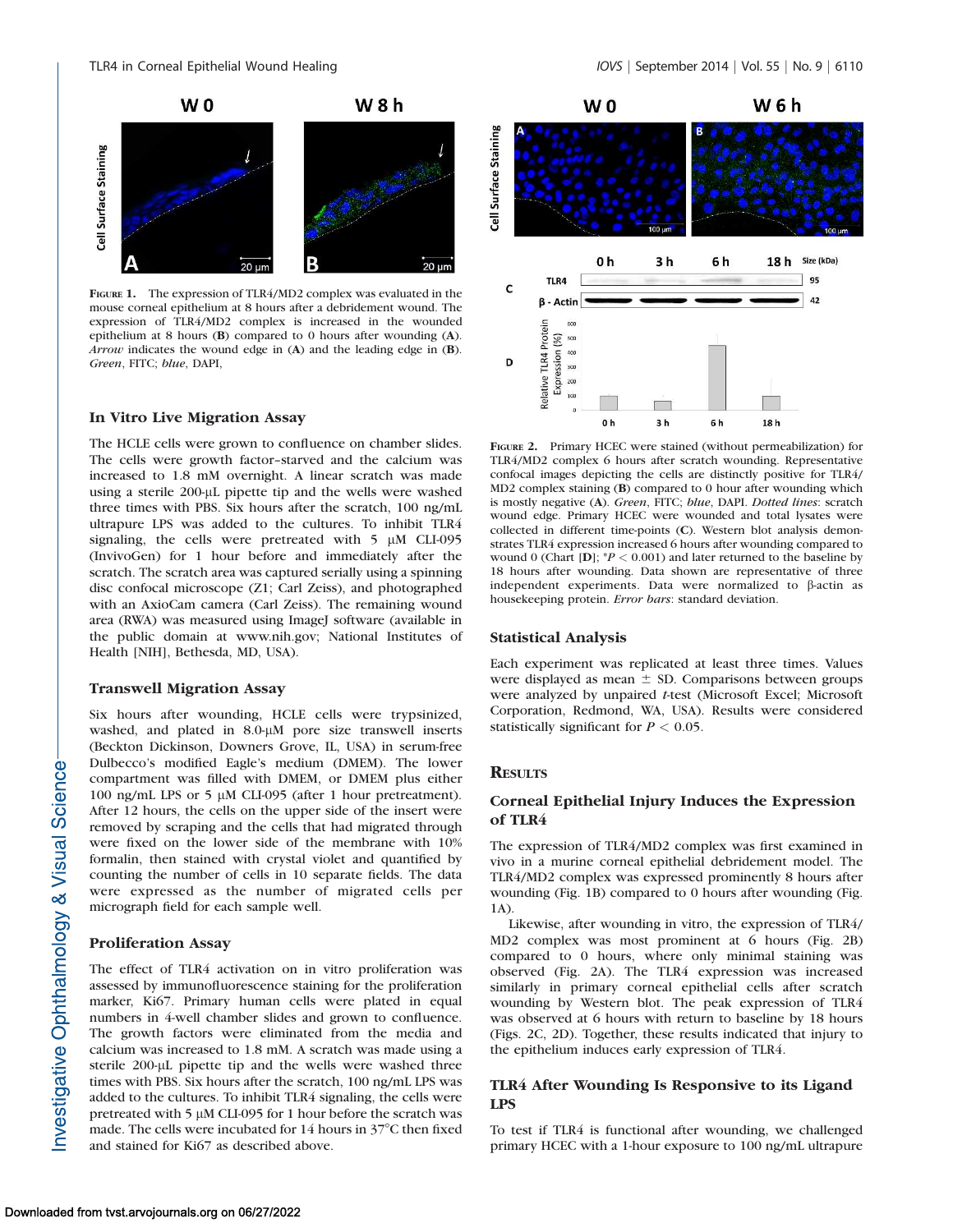

FIGURE 3. To evaluate if the TLR4 is responsive after wounding, primary HCEC were challenged with 100 ng/mL ultrapure LPS, and mRNA expression of IL-6, TNF-a, CXCL8/IL8, and CCL5/RANTES were evaluated in different time-points. There was no significant difference in cytokine expression between unwounded and unwounded  $+$  LPS (Chart [A];  $P > 0.05$ ). However, there was a significant increase in the cytokine expression in the cells that were challenged with ultrapure LPS at 6 hours after wounding compared to corresponding wounded cells not exposed to LPS (Chart  $[B]$ ;  ${}^{\ast}P$  < 0.001). Relative mRNA expression was calculated by normalization of each band signal intensity to GAPDH as a housekeeping gene. The level of each normalized sample was reported as its ratio relative to control. (C) Cytokine production by wounded primary corneal epithelial cell after being challenged with 100 ng/mL LPS. Cell culture supernatants from either wounded cells or wounded + LPS were analyzed for selected cytokine production. The x-axis represents individual cytokines tested. The y-axis represents average absorbance values at 450 nm (\*\*P < 0.01). Data shown are representative of three independent experiments. OD, optical density. Error bars: standard deviation.

LPS. As shown by others, $8-11,15-17$  unwounded primary HCEC were unresponsive to ultrapure LPS with minimal induction of IL-6, TNF-a, CXCL8/IL8, and CCL5/RANTES compared to control (Fig. 3A;  $P > 0.05$ ). In contrast, wounded epithelial cells demonstrated a significant increase in cytokine expression after being challenged with ultrapure LPS compared to control wounded cells not exposed to LPS ( $P < 0.001$ ; Figs. 3B–D). These results indicated that the TLR4 expressed by epithelial cells after wounding is functional and responsive to LPS.

# TLR4 Activation Accelerates Corneal Epithelial Wound Healing

The HCEC were exposed to either ultrapure LPS or CLI-095 and subjected to a scratch assay as well as transwell migration assay. The results indicated that 100 ng/mL ultrapure LPS accelerated scratch wound closure, while 5 µm CLI-095 had an inhibitory effect (Fig. 4). Since wound closure in a scratch assay can be due to increased migration and/or proliferation, a transwell migration assay was used to evaluate migration more specifically. The results similarly indicated that LPS accelerated migration (Fig. 5A). On proliferation assay, primary HCEC also demonstrated a significant increase in the rate of proliferation

with LPS, while CLI-095 inhibited the rate of proliferation slightly, but significantly (Fig. 5B). Therefore, it was concluded that activation of TLR4 by LPS leads to an increase in migration and proliferation of wounded HCEC.

# Activation of TLR4 After Wounding in Part Augments MAPK Signaling

The MAPK pathway is one of the important downstream signals that are activated by TLR4 signaling.<sup>1</sup> Previous studies have demonstrated the critical role of the MAPK pathway, particularly ERK and p38, in corneal epithelial wound healing.<sup>18-22</sup> To evaluate specifically the effect of TLR4 activation on the MAPK pathway, primary HCEC were exposed to 100 ng/mL LPS after wounding and subjected to Western blotting. The results indicated that LPS increased the phosphorylation (activation) of ERK at 30 minutes after challenge (P < 0.001), which was reduced, but still above baseline, after 1 hour ( $P < 0.05$ ; Fig. 6, Chart A). Likewise, the phosphorylation of p38 increased at 15 minutes after challenge ( $P < 0.001$ ) with return to baseline after 1 hour (Fig. 6, Chart B). These results highlighted one potential mechanism by which TLR4 signaling may be modulating the epithelial wound healing response.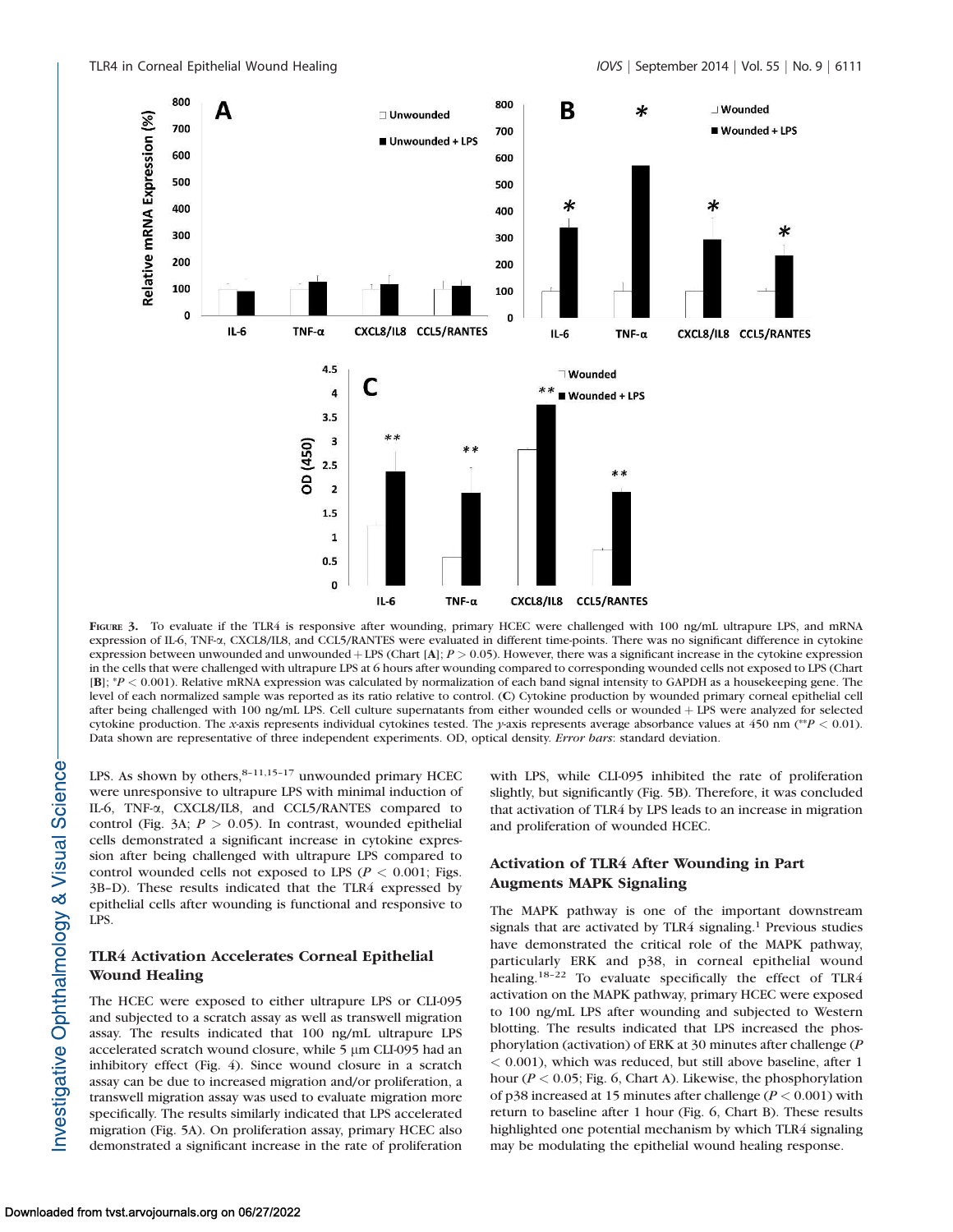

FIGURE 4. The effect of TLR4 exogenous ligand or its internal inhibitor on scratch assay wound closure rate was measured. Mechanically wounded HCLE cells were exposed to either 100 ng/mL ultrapure LPS or pretreated with 5  $\mu$ M CLI-095. Wound repair was assessed by measuring the remaining wound area (RWA) (\*P < 0.01, \*\*P < 0.05). Data shown are representative of three independent experiments. Error bars: standard deviation.

# **DISCUSSION**

Corneal epithelial cells provide an important physical barrier between the external and internal environments. Following an injury, the corneal epithelial defect must be resurfaced rapidly to avoid microbial infection and prevent further damage to the underlying stroma. Epithelial healing is achieved by migration of the epithelial sheet to cover the denuded surface and enhanced cell proliferation to reestablish epithelial stratification after resurfacing.<sup>19</sup> The mechanisms underlying the complex and multistage wound-healing process are not yet completely understood. Innate immune signals, including TLRs, have an important role in tissue injury and repair. Importantly, the ligands for these receptors are many pathogenassociated molecular patterns (PAMPs), which are present in wounds because of the normal bacterial flora. Likewise, endogenous TLR ligands, the damage-associated molecular patterns (DAMPs), are present at the wound site as a result of tissue injury.<sup>2</sup>

The TLR4 receptor recognizes the gram-negative bacterial cell wall component LPS in association with cofactors, such as CD14, LBP, and MD-2.8,11,16,17 The combined activity of TLR4 accessory molecules facilitates recognition of LPS at picomolar concentrations.<sup>6</sup> The TLR4 receptor also is an important mediator of immune responsiveness not just in response to LPS, but also a variety of endogenous ligands, including calprotectins (S100 A8 and A9), heat shock proteins, highmobility group box 1 (HMGB1), and extracellular matrix degradation products, including fibronectin, hyaluronic acid, and heparan sulfate.23–29 Expression of TLR4 was shown to increase in the early stages of murine skin wound healing, while TLR4 knockout mice had delayed wound healing, suggesting that TLR4 is an important regulator of wound healing and inflammation.<sup>30</sup> In our murine corneal epithelial injury model, increased epithelial expression of TLR4 was noted as early as 2 hours after wounding with gradual return to baseline by 24 hours.

Previous studies have shown that HCEC respond to TLR2,<sup>31,32</sup> TLR3,<sup>33,34</sup> and TLR5 ligands.<sup>35</sup> However, their response to TLR4 ligand normally is blunted. A similar response pattern has been shown in several mucosal epithelial cells (intestinal, airway, oral, and conjunctival), which continuously interact with commensal bacteria, whereby LPS responsiveness is minimized under homeostatic conditions.36,37 In particular, since the ocular surface bacterial flora includes gram-positive and -negative bacteria, 9,38,39 it seems prudent for the corneal epithelial cells generally not to respond to such flora. However, upon injury, it is critical for the epithelium, as the first line of exposure to the outside



FIGURE 5. Wounded HCLE cells were trypsinized and plated in 8.0-lm pore size transwells. Then, DMEM, LPS, or CLI-095 were added to the lower compartment. The data are expressed as mean number of migrated cells per micrograph field for each sample well. \* $P = 0.001$ , \*\* $P < 0.001$  (A). Primary HCEC were wounded and treated either with LPS or pretreated with CLI-095. At 14 hours after wounding, they were subjected to Ki67 proliferation marker staining and the percentage of Ki67-positive cell nuclei was quantified ( $P < 0.001$ ,  $P^*P < 0.05$ ) (B). Data shown are representative of three independent experiments. Error bars: standard deviation.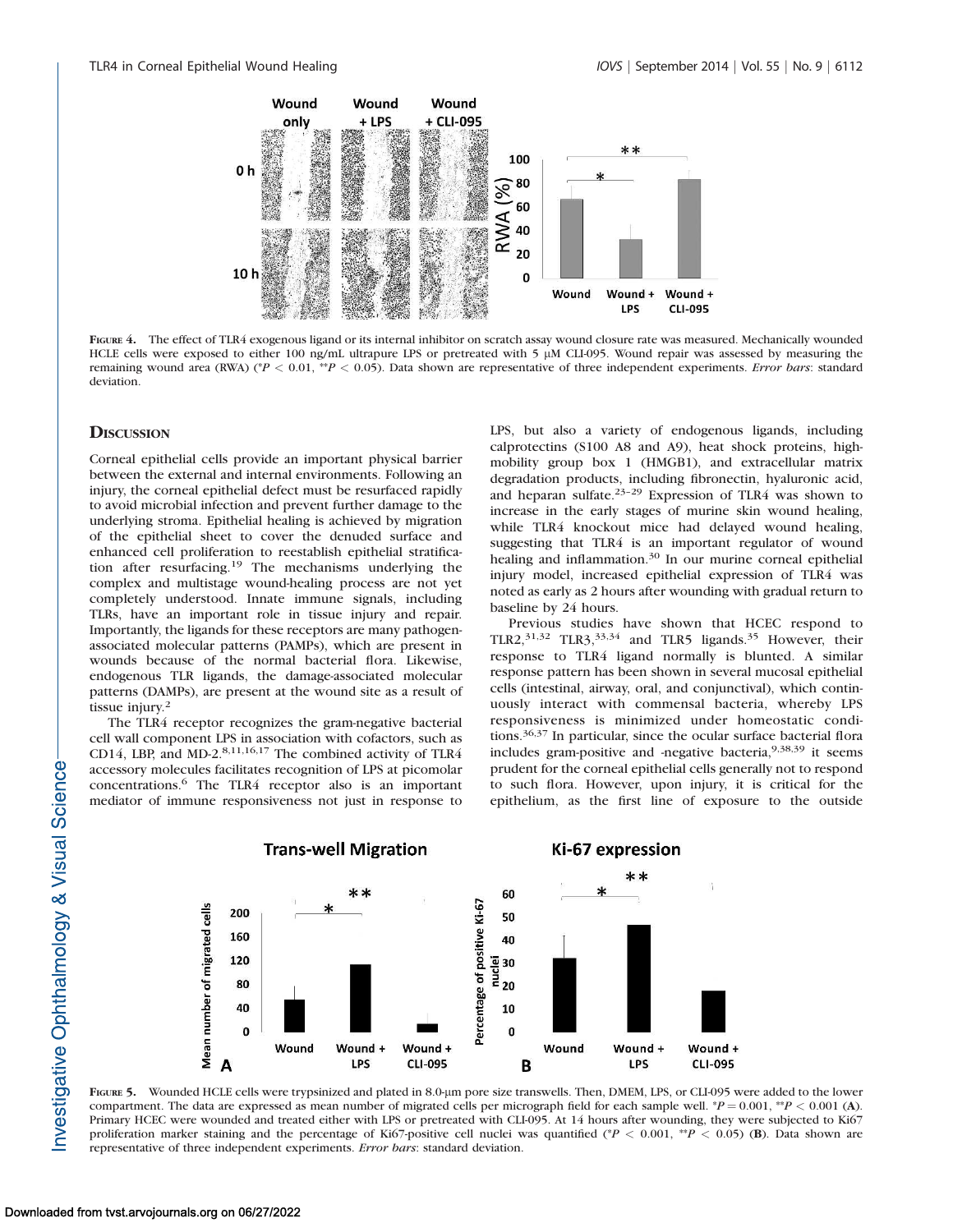

FIGURE 6. Primary HCEC were wounded and then challenged with LPS. The ratio of phospho-ERK/ERK increased 6 hours after wounding compared to unwounded cells. The ratio of phospho-ERK/ERK increased at 30 minutes after adding LPS and remained above baseline after 1 hour (Chart [A]; \*P < 0.01). Likewise, phospho-P38/P38 increased after wounding compared to unwounded cells. After adding LPS to the 6-hour wounded cells, this ratio increased within 15 minutes (\*\*P < 0.001) and returned to baseline after 1 hour (Chart [B]). Data shown are representative of three independent experiments. All values are normalized to co-stained  $\beta$ -actin signal intensity in each blot. Error bars: standard deviation.

environment, to become more responsive to danger signals and respond by enhancing the wound healing process.

This dampened TLR4 response in corneal epithelial cells has been shown to be due partly to the lack of expression of the MD-28,11,17 and also to the intracellular localization of TLR4.9,10 It has been reported, however, that corneal epithelial cells can respond directly to LPS following infectious and inflammatory conditions in vivo, perhaps due to interactions with bone marrow-derived (e.g., macrophages, natural killer, and dendritic cells) or nonmyeloid cells in the vicinity.<sup>2,17</sup> Likewise, Blais et al.<sup>16</sup> have shown that human lacrimal glands express MD-2, indicating that tears may be a source of exogenous MD-2. In addition, MD-2 expression also can be induced by IFN- $\gamma$  in conjunctival and corneal epithelial cells.1,40

In this study, we evaluated the expression of TLR4/MD2 complex over the cell surface, which clearly showed the complex to be present after wounding in vivo and in vitro. Likewise, our cytokine studies confirmed that TLR4 is functional and responds to LPS. All TLRs (with the exception of TLR3) signal through the TIR domain to recruit the MyD88 common adaptor molecule, leading to NF-KB translocation to the nucleus, and resulting in expression of proinflammatory cytokines and CXC chemokines that recruit neutrophils.<sup>1,41</sup> In addition to the MyD88 pathway, TLR3 and TLR4 activate the TRIF pathway (non-MyD88 pathway), which induces IRF3 transcription, and production of type I interferons and CCL5/ RANTES.1,2 Thus, TLR4 activates cells through two independent signaling pathways, leading to a diverse and amplified response.1,17 In our study, challenging wounded epithelial cells, which have upregulated TLR4, with ultrapure LPS resulted in an increase in IL-6, TNF-a, and CXCL8/IL8

(MyD88 pathway) and CCL5/RANTES (non-MyD88 pathway) cytokines suggesting that both pathways are likely activated upon stimulation in corneal epithelial cells. In addition to increased cytokine expression, we also demonstrated enhanced phosphorylation of the MAPKs ERK1/2 and p38 after TLR4 activation in wounded epithelial cells. The activation of MAPKs not only contributes to the inflammatory cytokine production, but also can directly enhance epithelial migration and proliferation as shown by others.18–22

Clinically, it is well known that sterile corneal inflammation can occur in the absence of culturable bacteria, and can result in significant discomfort and visual impairment, most commonly in the setting of contact lens wear.<sup>2</sup> The etiology of these contact lens–induced inflammatory responses is thought to be bacterial products, particularly gram-negatives.<sup>2</sup> Based on our results, one might speculate that microtrauma may upregulate TLR4 responsiveness in corneal epithelial cells, which, in turn, may respond to dead bacteria or bacterial products associated with contact lens wear by releasing proinflammatory and chemotactic cytokines resulting in neutrophil recruitment to the corneal stroma—although, the role of other resident cells and other TLRs cannot be overlooked.<sup>2</sup> Previous animal studies have shown that LPSinduced keratitis only occurs if the corneal epithelium is abraded beforehand. $42-44$  This is thought to be largely because LPS can now reach the TLR4-responsive immune cells within the stroma. However, based on the findings of this study, it may also be due to increased TLR4 responsiveness in epithelial cells after wounding.

In our study, TLR4/MD2 complex expression returned to baseline by 24 hours after wounding in vivo. It has been shown that prolonged TLR4 expression and activation contributes to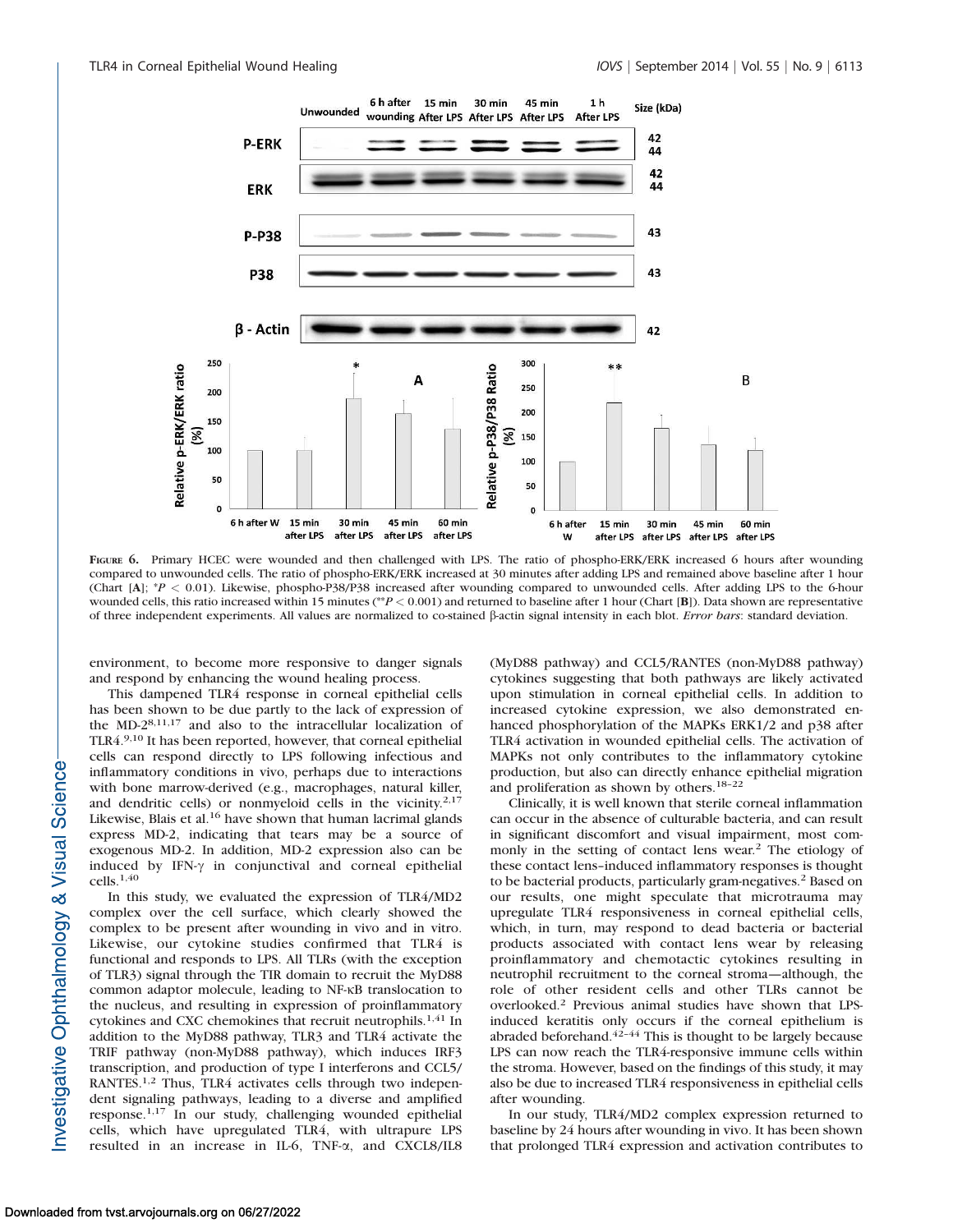the inflammation and impaired skin wound healing seen in patients with diabetes mellitus and chronic venous leg ulcers.45,46 Likewise, there is clear association between prolonged and unregulated TLR4 expression and activation in inflammatory bowel diseases.<sup>47</sup> Further studies are needed to determine whether misregulated expression of TLR4 is a contributing factor to inflammation and impaired wound healing in patients with ocular surface disease. Thus, modulating TLR4 signaling may provide a therapeutic approach for wound healing disorders of the epithelium.

In this study, we only evaluated one member of the TLR family. Previously, activation of TLR5 by bacterial flagellin, was found to induce epithelial migration and wound closure in an ex vivo model.<sup>48</sup> The role of other TLRs in corneal epithelial wound healing needs further investigation.

In conclusion, our study provides evidence that TLR4 activation can directly induce repair-related processes in corneal epithelial cells independently from the immune cells. Therefore, increased TLR4 expression after wounding acts like an alarm system, which upon activation accelerates wound closure and enhances innate immune responses. At this time, it is unclear to what extent TLR4 is activated by LPS released from the ocular flora versus endogenous ligands (DAMPs). Nonetheless, our results suggested that small amounts of bacteria on the ocular surface may be beneficial to wound repair as shown in other tissues.<sup>3,49,50</sup> This further suggests that overly aggressive administration of antibiotics may have an inhibitory effect on wound healing by suppressing the normal flora. Further studies are needed to elucidate the role of the ocular surface microbiome and TLR signaling in normal and pathologic corneal epithelial wound healing.

# Acknowledgments

The authors thank Ruth Zelkha, MS, for her generous technical assistance in imaging, and Yu Lu, PhD, for providing technical assistance.

Supported by Career Development Grant K08EY017561-A1 (ARD) and Core Grant EY01792 both from NIH; Career Development Grant (ARD) and an unrestricted grant to the department, both from Research to Prevent Blindness (New York, NY, USA); and a Midwest Eye Bank grant (ARD).

Disclosure: M. Eslani, None; A. Movahedan, None; N. Afsharkhamseh, None; H. Sroussi, None; A.R. Djalilian, None

# References

- 1. Pearlman E, Johnson A, Adhikary G, et al. Toll-like receptors at the ocular surface. Ocul Surf. 2008;6:108–116.
- 2. Pearlman E, Sun Y, Roy S, et al. Host defense at the ocular surface. Int Rev Immunol. 2013;32:4–18.
- 3. Kostarnoy AV, Gancheva PG, Logunov DY, et al. Topical bacterial lipopolysaccharide application affects inflammatory response and promotes wound healing. *J Interferon Cytokine* Res. 2013;33:514–522.
- 4. Barabino S, Chen Y, Chauhan S, Dana R. Ocular surface immunity: homeostatic mechanisms and their disruption in dry eye disease. Prog Retin Eye Res. 2012;31:271–285.
- 5. Redfern RL, McDermott AM. Toll-like receptors in ocular surface disease. Exp Eye Res. 2010;90:679–687.
- 6. Gioannini TL, Teghanemt A, Zhang D, et al. Isolation of an endotoxin-MD-2 complex that produces Toll-like receptor 4 dependent cell activation at picomolar concentrations. Proc Nat Acad Sci U S A. 2004;101:4186–4191.
- 7. Sun Y, Pearlman E. Inhibition of corneal inflammation by the TLR4 antagonist Eritoran tetrasodium (E5564). Invest Ophthalmol Vis Sci. 2009;50:1247–1254.
- 8. Roy S, Sun Y, Pearlman E. Interferon-gamma-induced MD-2 protein expression and lipopolysaccharide (LPS) responsiveness in corneal epithelial cells is mediated by Janus tyrosine kinase-2 activation and direct binding of STAT1 protein to the MD-2 promoter. J Biol Chem. 2011;286:23753–23762.
- 9. Ueta M, Nochi T, Jang MH, et al. Intracellularly expressed TLR2s and TLR4s contribution to an immunosilent environment at the ocular mucosal epithelium. *J Immunol*. 2004;173: 3337–3347.
- 10. Lee HS, Hattori T, Park EY, Stevenson W, Chauhan SK, Dana R. Expression of toll-like receptor 4 contributes to corneal inflammation in experimental dry eye disease. Invest Ophthalmol Vis Sci. 2012;53:5632–5640.
- 11. Zhang J, Kumar A, Wheater M, Yu FS. Lack of MD-2 expression in human corneal epithelial cells is an underlying mechanism of lipopolysaccharide (LPS) unresponsiveness. Immunol Cell Biol. 2009;87:141–148.
- 12. Movahedan A, Majdi M, Afsharkhamseh N, et al. Notch inhibition during corneal epithelial wound healing promotes migration. Invest Ophthalmol Vis Sci. 2012;53:7476–7483.
- 13. Movahedan A, Afsharkhamseh N, Sagha HM, et al. Loss of Notch1 disrupts the barrier repair in the corneal epithelium. PLoS One. 2013;8:e69113.
- 14. Djalilian AR, Namavari A, Ito A, et al. Down-regulation of Notch signaling during corneal epithelial proliferation. Mol Vis. 2008;14:1041–1049.
- 15. Shaykhiev R, Behr J, Bals R. Microbial patterns signaling via Toll-like receptors 2 and 5 contribute to epithelial repair, growth and survival. PLoS One. 2008;3:e1393.
- 16. Blais DR, Vascotto SG, Griffith M, Altosaar I. LBP and CD14 secreted in tears by the lacrimal glands modulate the LPS response of corneal epithelial cells. Invest Ophthalmol Vis Sci. 2005;46:4235–4244.
- 17. Roy S, Karmakar M, Pearlman E. CD14 mediates Toll-like receptor 4 (TLR4) endocytosis and spleen tyrosine kinase (Syk) and interferon regulatory transcription factor 3 (IRF3) activation in epithelial cells and impairs neutrophil infiltration and Pseudomonas aeruginosa killing in vivo. *J Biol Chem*. 2014;289:1174–1182.
- 18. Teranishi S, Kimura K, Nishida T. Role of formation of an ERK-FAK-paxillin complex in migration of human corneal epithelial cells during wound closure in vitro. Invest Ophthalmol Vis Sci. 2009;50:5646–5652.
- 19. Saika S, Okada Y, Miyamoto T, et al. Role of p38 MAP kinase in regulation of cell migration and proliferation in healing corneal epithelium. Invest Ophthalmol Vis Sci. 2004;45:100– 109.
- 20. Nishimoto S, Nishida E. MAPK signalling: ERK5 versus ERK1/ 2. EMBO Rep. 2006;7:782–786.
- 21. Sharma GD, He J, Bazan HE. p38 and ERK1/2 coordinate cellular migration and proliferation in epithelial wound healing: evidence of cross-talk activation between MAP kinase cascades. J Biol Chem. 2003;278:21989–21997.
- 22. Imayasu M, Shimada S. Phosphorylation of MAP kinase in corneal epithelial cells during wound healing. Curr Eye Res. 2003;27:133–141.
- 23. Yun TJ, Harning EK, Giza K, et al. EC144, a synthetic inhibitor of heat shock protein 90, blocks innate and adaptive immune responses in models of inflammation and autoimmunity. J Immunol. 2011;186:563–575.
- 24. Wu H, Chen G, Wyburn KR, et al. TLR4 activation mediates kidney ischemia/reperfusion injury. J Clin Invest. 2007;117: 2847–2859.
- 25. Vogl T, Tenbrock K, Ludwig S, et al. Mrp8 and Mrp14 are endogenous activators of Toll-like receptor 4, promoting lethal, endotoxin-induced shock. Nat Med. 2007;13:1042– 1049.